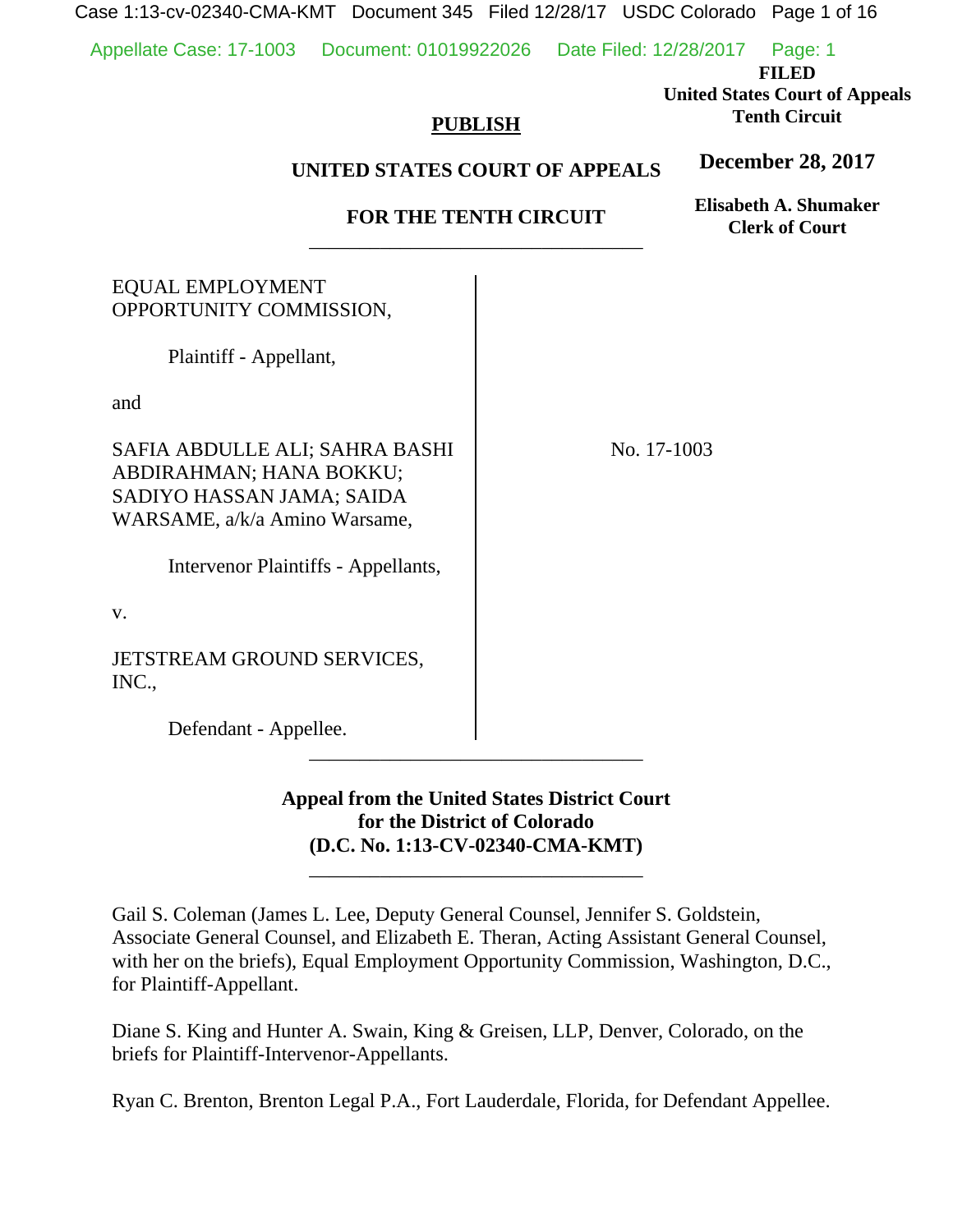Appellate Case: 17-1003 Document: 01019922026 Date Filed: 12/28/2017 Page: 2 Case 1:13-cv-02340-CMA-KMT Document 345 Filed 12/28/17 USDC Colorado Page 2 of 16

\_\_\_\_\_\_\_\_\_\_\_\_\_\_\_\_\_\_\_\_\_\_\_\_\_\_\_\_\_\_\_\_\_

\_\_\_\_\_\_\_\_\_\_\_\_\_\_\_\_\_\_\_\_\_\_\_\_\_\_\_\_\_\_\_\_\_

\_\_\_\_\_\_\_\_\_\_\_\_\_\_\_\_\_\_\_\_\_\_\_\_\_\_\_\_\_\_\_\_\_

Before **KELLY**, **HARTZ**, and **HOLMES**, Circuit Judges.

**HARTZ**, Circuit Judge.

A jury rejected an employment-discrimination claim against JetStream Ground Services, Inc. filed by several Muslim women and the Equal Employment Opportunity Commission (EEOC) (collectively, Plaintiffs<sup>1</sup>), who alleged that JetStream discriminated against the women on religious grounds by refusing to hire them because they wore hijabs. Plaintiffs' sole argument on appeal is that the district court abused its discretion by refusing to impose a sanction on JetStream—either excluding evidence or instructing the jury that it must draw an adverse inference—because it disposed of records contrary to a federal regulation purportedly requiring their preservation. Exercising jurisdiction under 28 U.S.C. § 1291, we affirm. Plaintiffs' argument that the exclusion sanction should have been applied was waived in their opening statement at trial. And the district court did not abuse its discretion in refusing to give an adverse-inference instruction after Plaintiffs conceded that destruction of the records was not in bad faith.

## **I. BACKGROUND**

 $\overline{a}$ 

In October 2008 JetStream was selected by United Airlines to clean aircraft at Denver International Airport. To assist in staffing for the upcoming contract, JetStream

<sup>&</sup>lt;sup>1</sup> The EEOC and the individual Plaintiffs (as a group) have been represented by separate counsel in district court and on appeal. But as far as we can tell, their positions on all issues have been fully aligned, and the individual Plaintiffs, rather than submitting a separate brief, have stated that they join the EEOC's brief on appeal. We will therefore not distinguish between them in discussing events in district court or issues on appeal.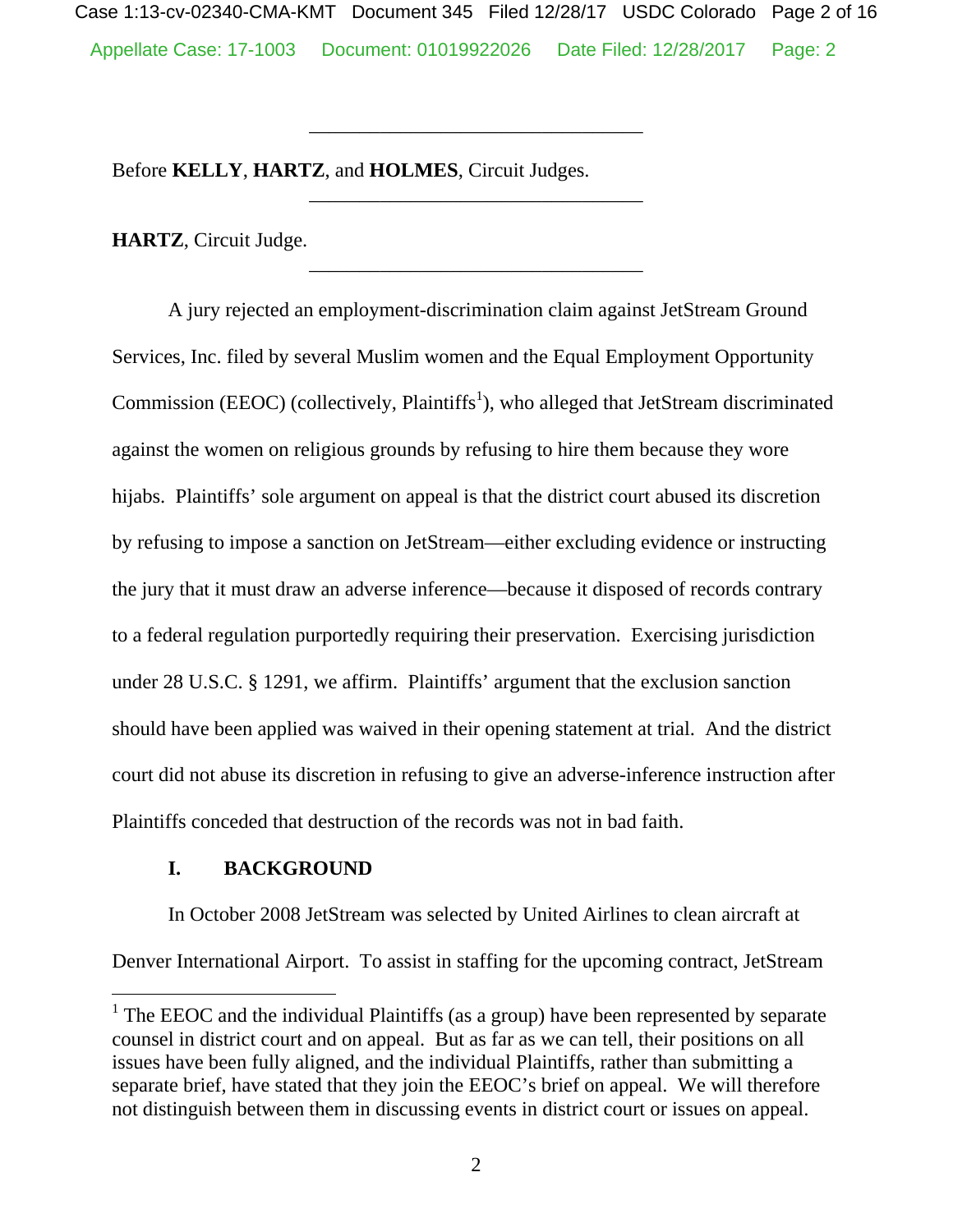scheduled a job fair for employees of AirServ Corp., the company that was continuing to do the work until JetStream's contract began. The individual Plaintiffs were employed by AirServ and participated in the job fair but were not hired, allegedly because of religious discrimination by JetStream based on their wearing hijabs.

Plaintiffs' theory of the case has been that although JetStream's dress policy was silent regarding head coverings, including hijabs, the co-owner of JetStream, David Norris, did not want to hire women who insisted on wearing hijabs at work. At trial the individual Plaintiffs testified to discriminatory statements made by Norris, and Plaintiffs offered supporting testimony from two former JetStream administrative managers who had since been terminated. One testified that she was instructed by JetStream's humanresources department to tell applicants that head coverings were not permitted, even for religious reasons. The other testified that at the job fair Norris said that he would not tolerate Muslim women wearing hijabs at work. Norris and other JetStream employees denied that the company opposed wearing hijabs on the job.

For the first several years of the controversy, JetStream asserted that the decisions not to hire the individual Plaintiffs were based on their applications and interviews. But a year into discovery, JetStream changed its position, arguing instead that the hiring decisions were based on the recommendations of Arnold Knoke, a supervisor at AirServ.

JetStream claimed the following: Two of its employees, Frank Austin and Gail Cadorniga, met with Knoke on November 5, 2008, to hear Knoke's recommendations on which AirServ employees to hire. During the meeting Austin and Cadorniga marked which employees Knoke recommended on an AirServ employee schedule provided by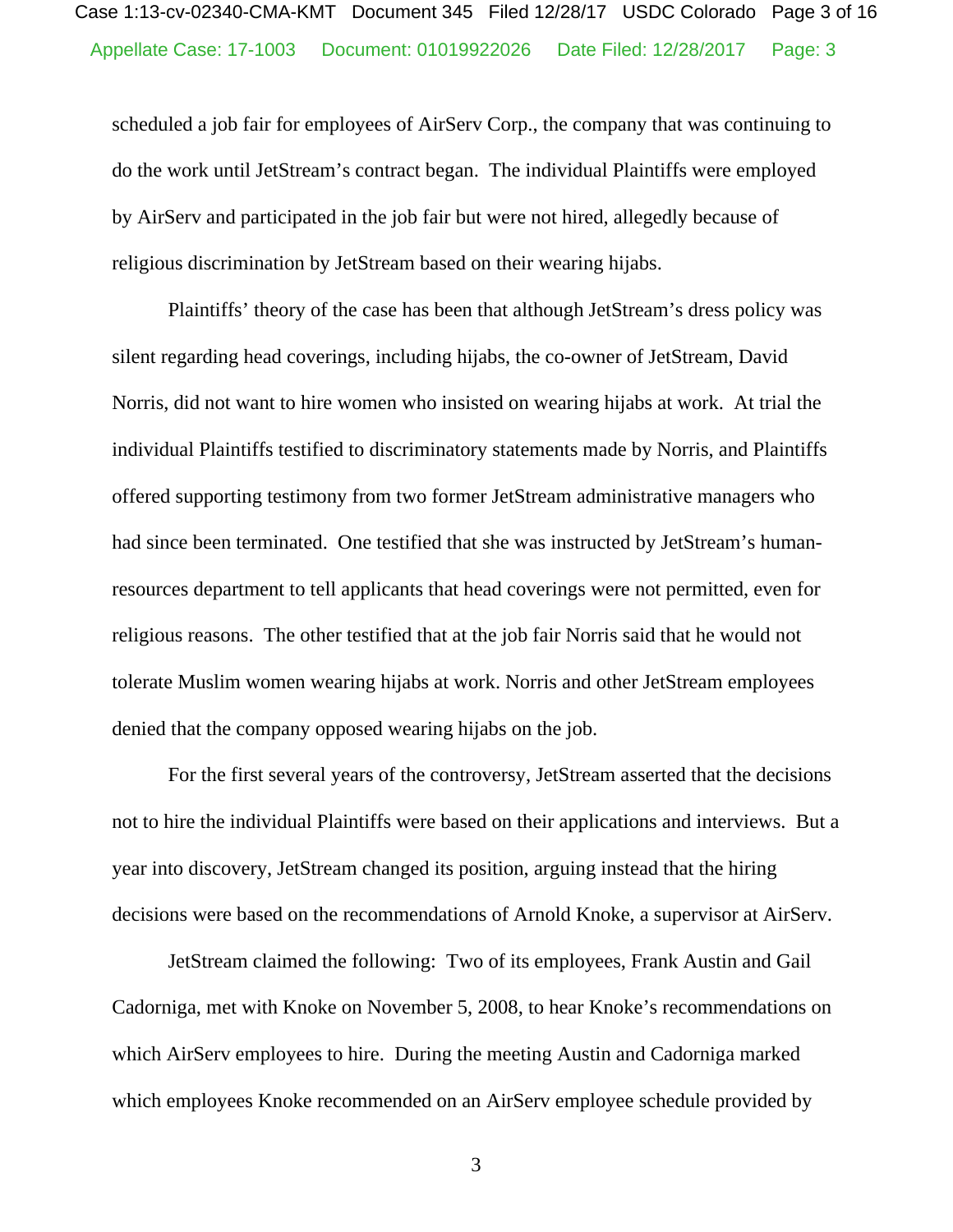Knoke that contained the names of all the AirServ employees. Austin wrote the names on a piece of paper; and promptly after the meeting Cadorniga obtained the phone numbers for the recommended persons from the applications. Cadorniga then entered the information into an Excel spreadsheet, which she saved on her laptop and a flash drive. Later that day the names of the successful applicants were posted in the break room for AirServ employees. Cadorniga neither added to the list anyone not recommended by Knoke, nor did she remove anyone from his recommended list. JetStream claims that Knoke's recommendations, and not any discriminatory animus, drove its hiring decisions.

Plaintiffs requested that JetStream produce, among other things, all documents related to the nondiscriminatory reasons for not hiring the individual Plaintiffs. JetStream produced a November 10 version of the Excel spreadsheet. Neither Cadorniga nor Austin could recall what had happened to their notes or the list with checked-off names, although both indicated that they could see no reason to have kept them. As for the earlier (November 5) version of the Excel spreadsheet, it was apparently updated as information was modified or added, although it is undisputed that the names on the November 10 spreadsheet are identical to the names posted in the employees' break room on November 5.

In a pretrial motion, Plaintiffs sought spoliation sanctions against JetStream. They claimed that JetStream's failure to maintain the original versions of the recommendations violated 29 C.F.R. § 1602.14, which requires employers to preserve for one year all personnel or employment records that it makes or keeps and, if a discrimination charge has been filed, to continue to preserve the records until final disposition of the charge.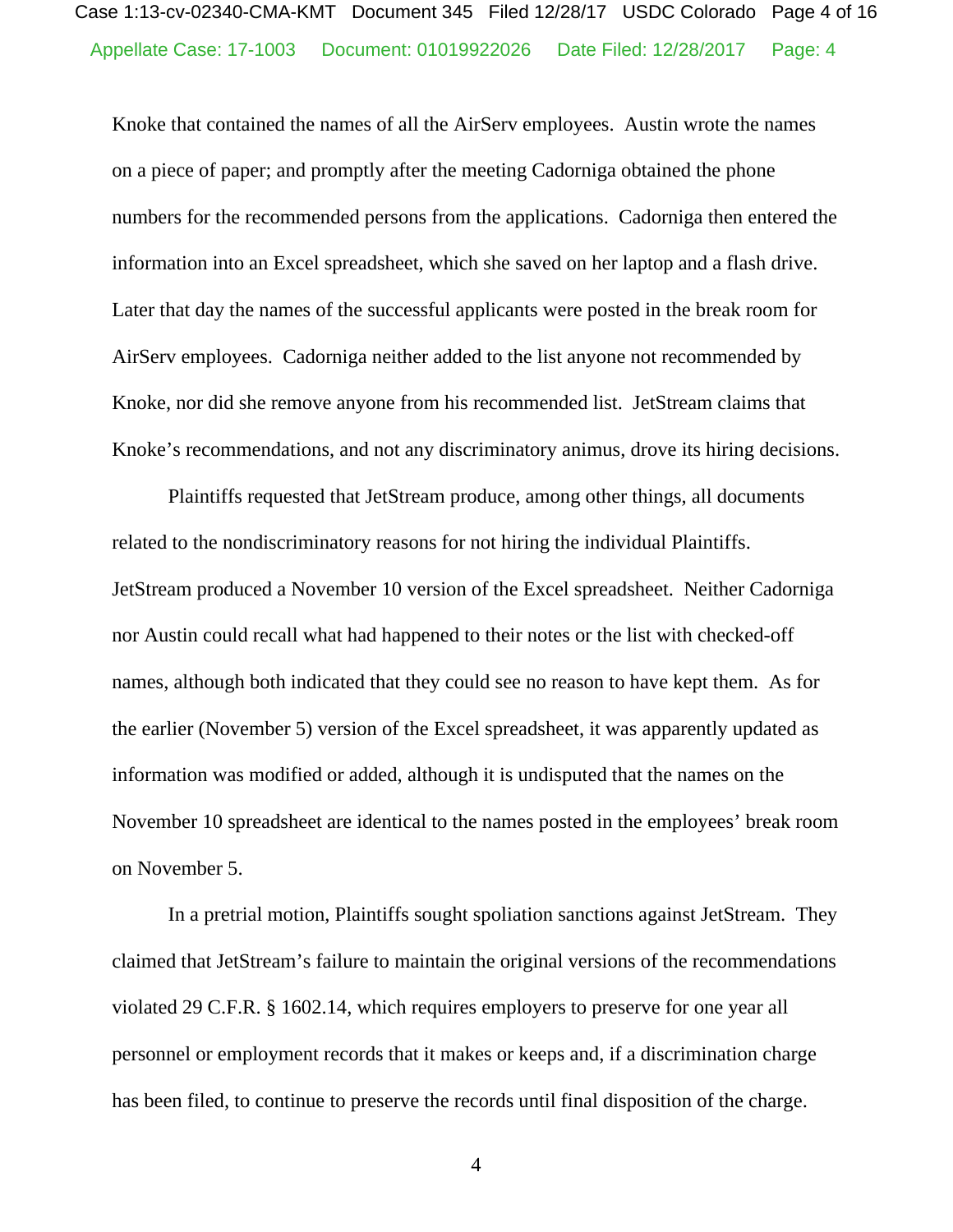(The first claims were filed against JetStream on February 5, 2009).<sup>2</sup> Plaintiffs argued that disposal of the handwritten notes deprived them of the opportunity to effectively rebut JetStream's defense because Plaintiffs were unable to compare the list of hires to the original documents from the meeting with Knoke and determine whether any names were added or removed after the receipt of Knoke's recommendations. Any changes, they argue, would indicate that someone (Plaintiffs suggest Norris) altered those recommendations, perhaps for discriminatory purposes.

Plaintiffs requested two alternative sanctions for the alleged spoliation: exclusion of testimony by JetStream's witnesses about the list of Knoke's recommendations, or an instruction to the jury that they should infer that the missing documents were harmful to JetStream. At the pretrial hearing the district court reserved ruling on the motion, stating that it needed to "hear the evidence at trial." Aplt. App. at 234. It said that it could not

29 C.F.R. § 1602.14.

 $2^2$  The pertinent part of the regulation states:

Any personnel or employment record made or kept by an employer (including but not necessarily limited to . . . application forms submitted by applicants and other records having to do with hiring . . . ) shall be preserved by the employer for a period of one year from the date of the making of the record or the personnel action involved, whichever occurs later. . . . When a charge of discrimination has been filed, or an action brought by the Commission or the Attorney General, against an employer under title VII, the ADA, or GINA, the respondent employer shall preserve all personnel records relevant to the charge or action until final disposition of the charge or the action.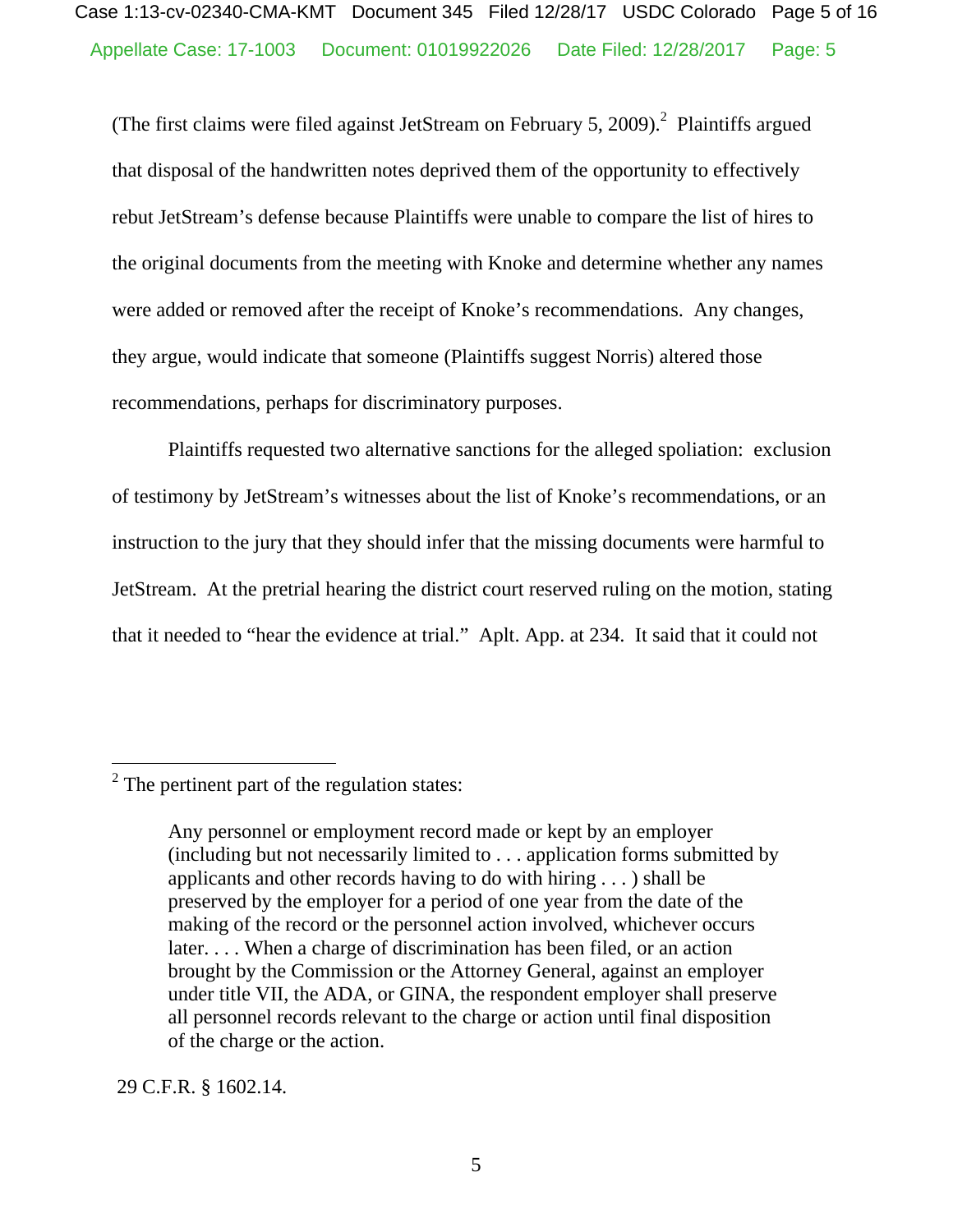determine at that point whether JetStream acted in bad faith in discarding the documents or whether Plaintiffs would be prejudiced.<sup>3</sup>

At trial, Plaintiffs did not renew their request to exclude evidence of the Knoke list. On the contrary, during her opening statement the counsel for the EEOC, without objection from any other attorney, extensively discussed the list and JetStream's assertion that it relied upon it. Plaintiffs did, however, submit a proposed instruction telling the jury to assume that the destroyed list included recommendations that the individual Plaintiffs "were good workers and that they should be hired." Aplt. App. at 184. After a 14-day trial, the jury found for JetStream. Plaintiffs unsuccessfully moved for a new trial under Fed. R. Civ. P. 59, in part based on the district court's spoliation rulings.

#### **II. DISCUSSION**

 $\overline{a}$ 

We review for abuse of discretion both the district court's denial of spoliation sanctions and its denial of the motion for a new trial. *See Turner v. Pub. Serv. Co. of Colo.*¸ 563 F.3d 1136, 1150 (10th Cir. 2009) (spoliation); *Henning v. Union Pac. R. Co.*, 530 F.3d 1206, 1216 (10th Cir. 2008) (new trial). For purposes of this appeal we will assume without deciding that JetStream did violate 29 C.F.R. § 1602.14 by failing to preserve records of Knoke's recommendations. We analyze Plaintiffs' requested spoliation sanctions in turn.

<sup>&</sup>lt;sup>3</sup> Plaintiffs' opening brief on appeal also complains that JetStream did not produce emails from Knoke regarding his recommendations. But they never requested spoliation sanctions based on that alleged failure to produce.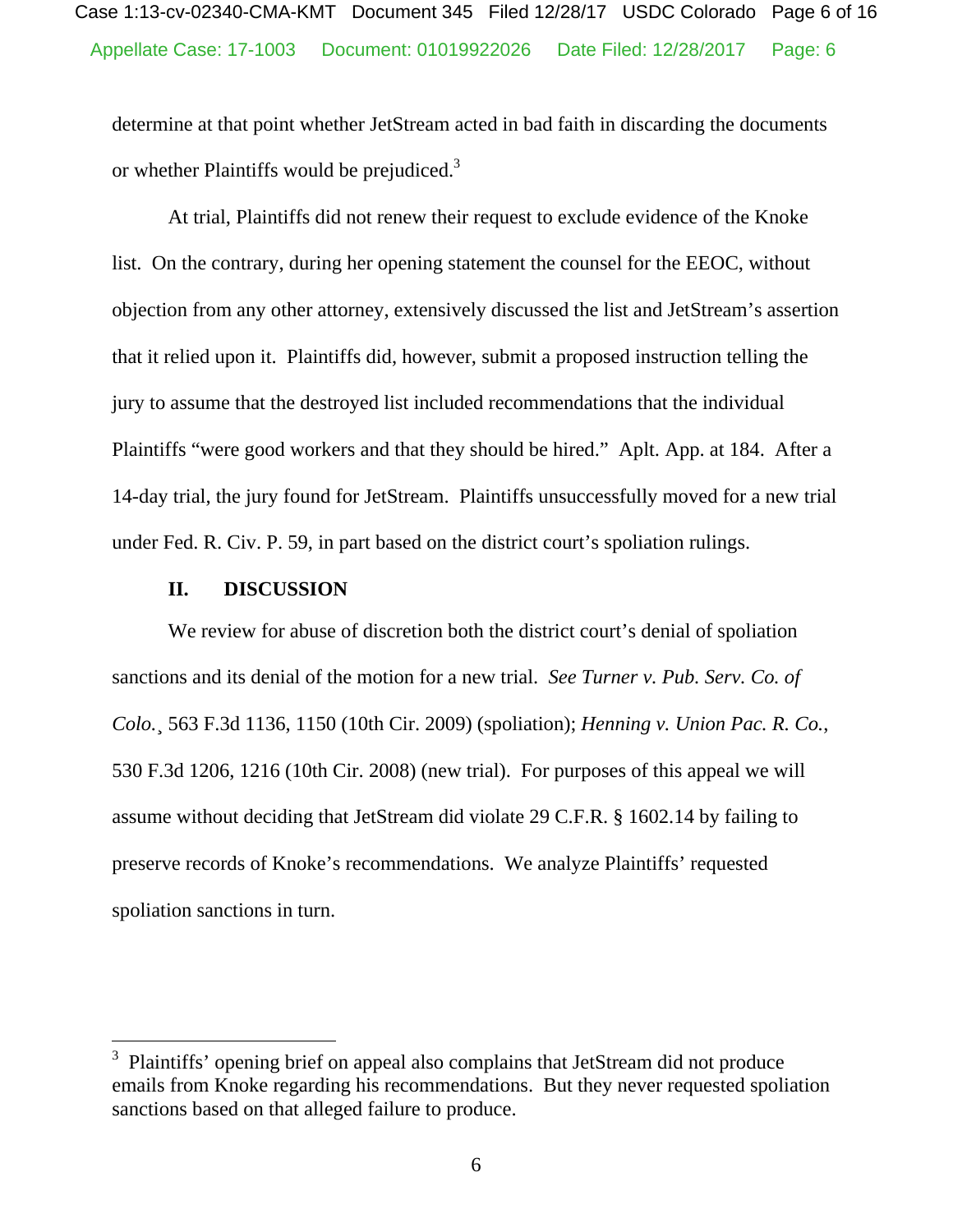Appellate Case: 17-1003 Document: 01019922026 Date Filed: 12/28/2017 Page: 7 Case 1:13-cv-02340-CMA-KMT Document 345 Filed 12/28/17 USDC Colorado Page 7 of 16

### **A. Preclusion of Testimony**

Plaintiffs argue that JetStream should have been precluded from testifying about Knoke's possible recommendations. But they never argued at trial that such evidence should be excluded. Although they filed a pretrial motion to exclude the evidence as a spoliation sanction, the district court deferred ruling on the motion. Only when the court rules definitively on the record before trial is the party seeking to exclude evidence excused from renewing the objection at trial. *See* Fed. R. Evid. 103(b); *McEwen v. City of Norman*, 926 F.2d 1539, 1543–44 (10th Cir. 1991). Although the district court's decision could still be reviewed for plain error, *see Nat'l Envtl. Serv. v. Ronan Eng.*, 256 F.3d 995, 1001 (10th Cir. 2001), Plaintiffs have not sought plain-error review, so we do not undertake that analysis, *see Richison v. Ernest Group, Inc.,* 634 F.3d 1123, 1130–31 (10th Cir. 2011).

Plaintiffs try to justify their failure to object at trial by contending that the district court had already ruled that the evidence was to be presented to the jury at trial. They point to the court's statement at the spoliation hearing that it could not rule because it needed to "hear the evidence at trial." Aplt. App. at 234. But that is a strained interpretation of the court's statement, an interpretation that contradicts both the court's language ("I am reserving ruling on the Motion for Spoliation of Evidence," Aplt. App. at 234) and standard practice in litigation. If Plaintiffs wished to pursue at trial the exclusion of the Knoke evidence, they should have requested the court to forbid JetStream from presenting any such evidence until Plaintiffs had an opportunity to proffer evidence and argument (outside the presence of the jury) against admission. There can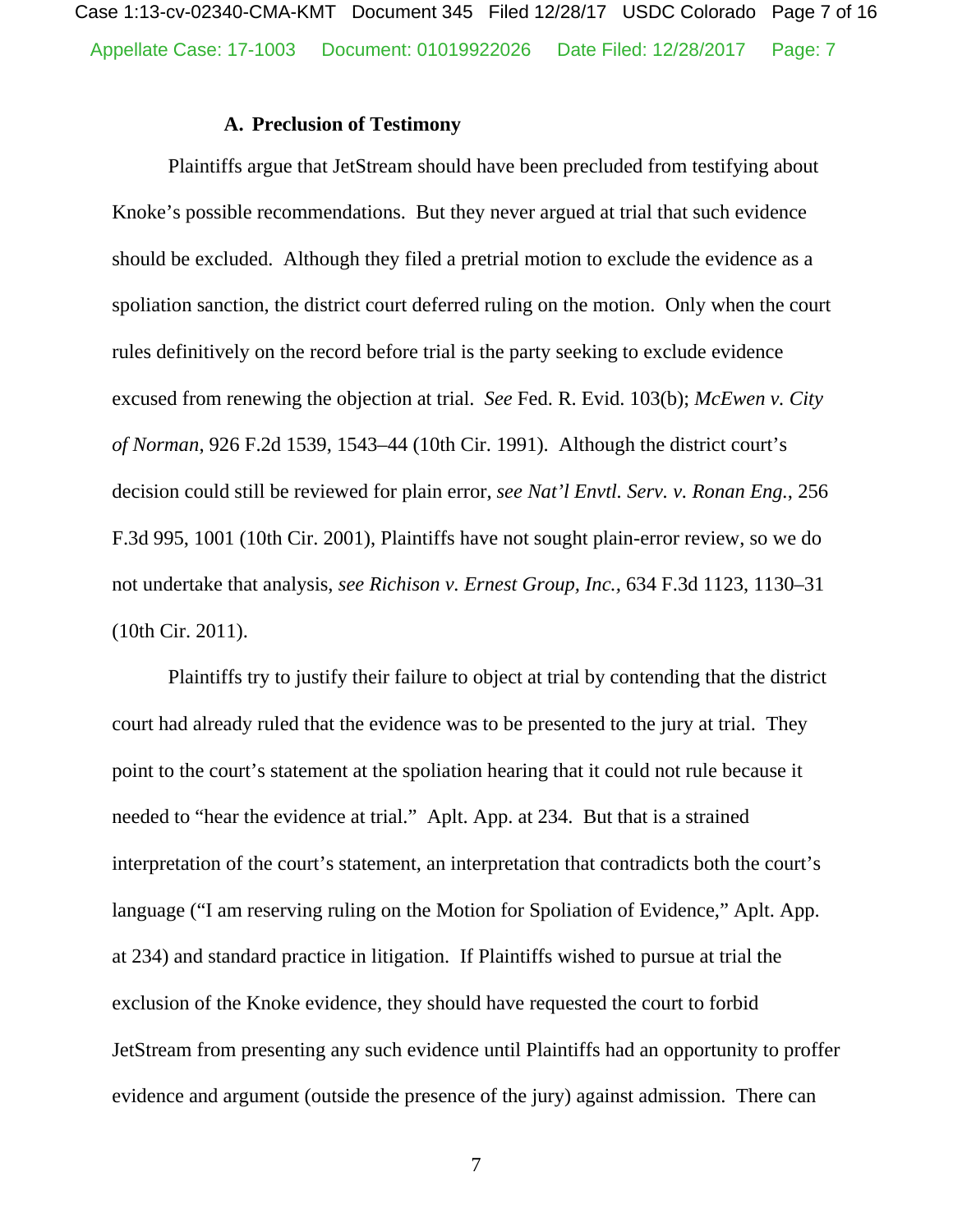be little doubt that what the district court was conveying at the pretrial hearing was that, before ruling on the request for exclusion of evidence of what amounted to JetStream's defense, it wanted to hear Plaintiffs' presentation of their case to better understand the context in which it would have to decide whether destruction of the materials was in bad faith or prejudiced Plaintiffs. This was a reasonable course for the court to take. There is no merit to the contention in Plaintiffs' appellate brief, undeveloped and without any citation to authority, that the district court abused its discretion in reserving decision on the spoliation motion.

Moreover, Plaintiffs waived this argument by discussing the Knoke list at length in their opening statement*. See United States v. Chavez*, 229 F.3d 946, 952 (10th Cir. 2000) ("It is widely recognized that a party who raises a subject in an opening statement 'opens the door' to admission of evidence on that same subject by the opposing party."); *see also Vehicle Mkt. Research, Inc. v. Mitchell Int'l., Inc.*, 839 F.3d 1251, 1257 (10th Cir. 2016) ("'Generally, a party introducing evidence cannot complain on appeal that the evidence was erroneously admitted.'" (quoting *Ohler v. United States,* 529 U.S. 753, 755 (2000))). Plaintiffs argue that this general rule does not apply to them, because "the court affirmatively told the parties that they *should* discuss the evidence." Aplt. Reply at 18. As previously noted, however, that is a distortion of the court's remarks.

#### **B. Adverse-Inference Instruction**

As a general rule, "[s]poliation sanctions are proper when (1) a party has a duty to preserve evidence because it knew, or should have known, that litigation was imminent, and (2) the adverse party was prejudiced by the destruction of the evidence." *Turner*, 563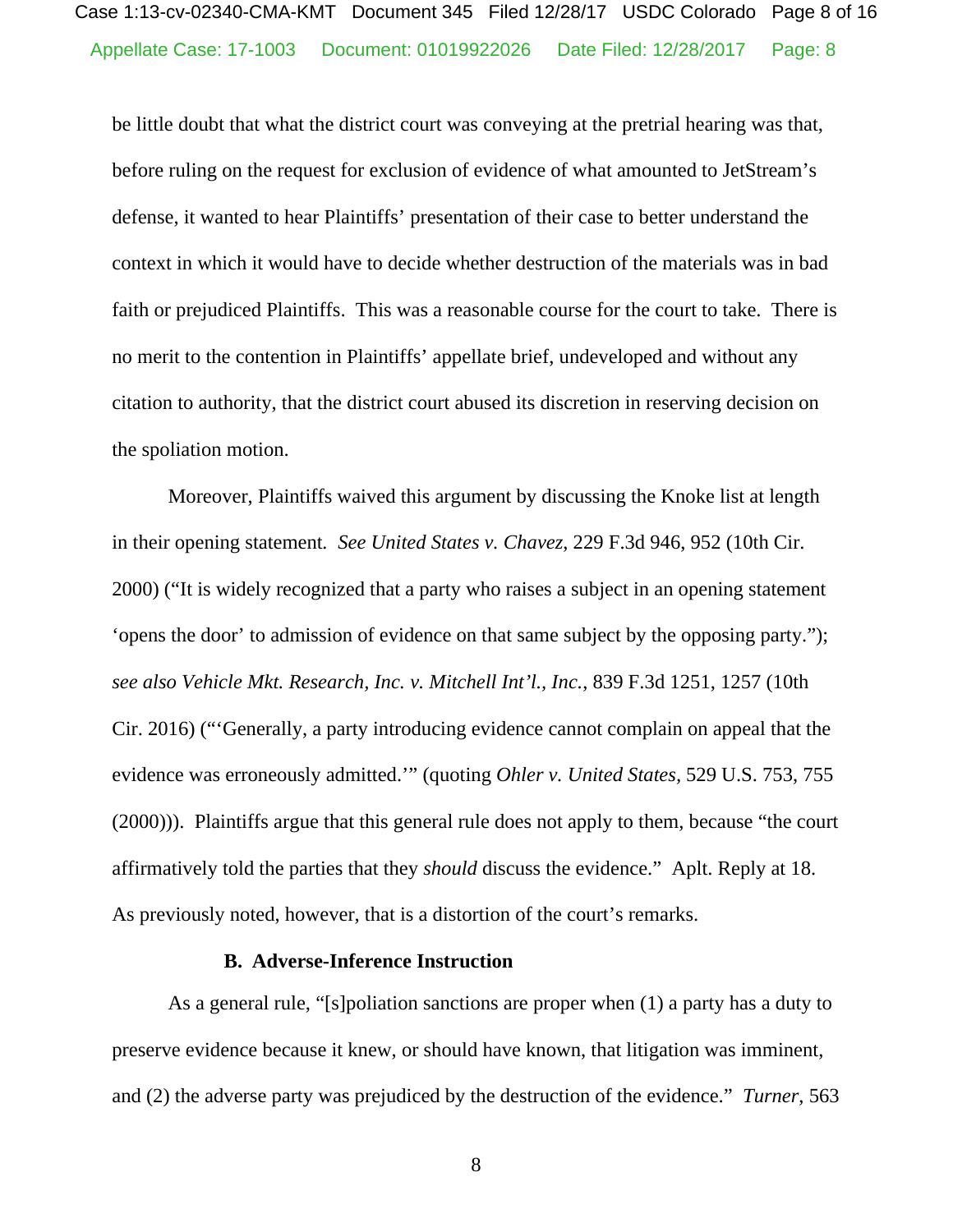F.3d at 1149 (internal quotation marks omitted). The only sanction other than exclusion that was sought by Plaintiffs was that the district court give the jury an adverse-inference instruction.<sup>4</sup> They unsuccessfully tendered the following proposed instruction:

In this case, you have heard testimony about a list of employee recommendations allegedly given to JetStream by AirServ in 2008. The court has previously found that JetStream intentionally lost or destroyed this list. Accordingly, you should infer that had the list been produced at trial for you, the contents of the list would have been unfavorable to JetStream and would have been favorable to the Plaintiffs. Specifically, you are to assume that the destroyed list of recommendations included recommendations that [the individual Plaintiffs] were good workers and that they should be hired by JetStream.

Aplt. App. at 184. The central debate between the parties on appeal is whether such an instruction is proper absent a court finding of bad faith by the party that possessed the records that were lost or destroyed.

There is some tension in precedents of this court. The more recent precedents insist on a finding of bad faith before giving an adverse-inference instruction. An earlier case, however, suggests that such a finding is unnecessary. We begin by discussing the more recent opinions. The reasoning in those opinions, supported by strongly persuasive authority, might one day convince this court, acting en banc, to overrule the earlier precedent. But it is unnecessary to resolve this matter now because, under the facts of this case, our earlier decision does not require an adverse-inference instruction.

 $\overline{a}$ 

<sup>&</sup>lt;sup>4</sup> Although Plaintiffs contend on appeal that the district court was required to impose some sort of sanction, it had no obligation to impose a sanction not sought by a party. The only case cited by Plaintiffs in support of its contention, *103 Investors I, L.P. v. Square D Co.*, 470 F.3d 985, 988–89 (10th Cir. 2006), said only that the sanction imposed by the court in that case was appropriate.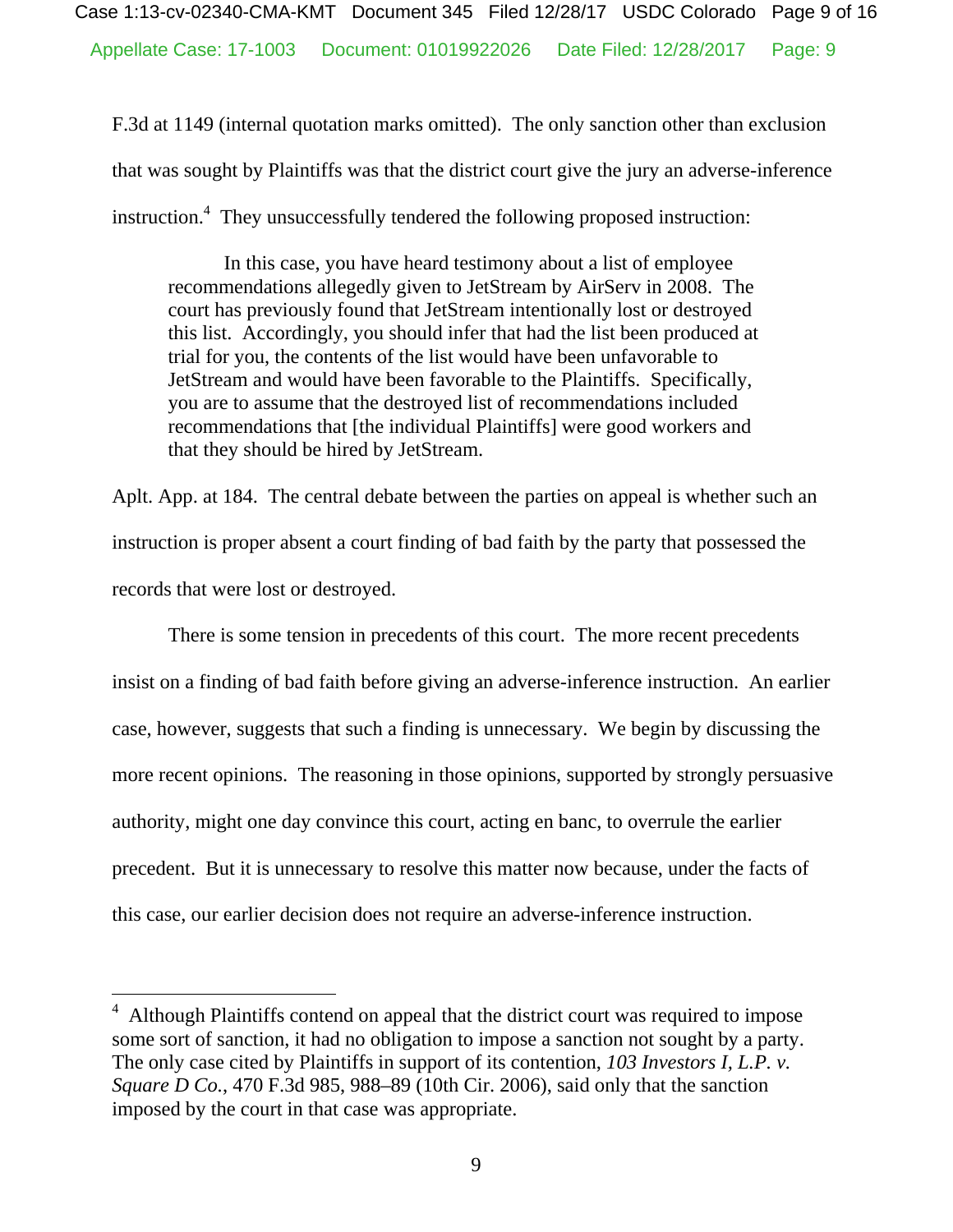In *Aramburu v. Boeing Co.*, 112 F.3d 1398, 1401 (10th Cir. 1997), the plaintiff brought a Title VII discrimination claim challenging his firing. The employer contended that he was fired for excessive absenteeism. *See id.* at 1402. Portions of the plaintiff's attendance record, however, had been lost, and the plaintiff sought an adverse-inference instruction that the missing records would have been unfavorable to the company's contention. *See id.* at 1407. We held that the plaintiff was not entitled to an instruction because the evidence showed that the loss of the documents was inadvertent. We wrote: "The adverse inference must be predicated on the bad faith of the party destroying the records. Mere negligence in losing or destroying records is not enough because it does not support an inference of consciousness of a weak case." *Id.* (citations omitted).

We followed *Aramburu* in *Turner*. The plaintiff in *Turner*, 563 F.3d at 1140–42, brought a Title VII claim of gender discrimination after being denied employment. The employer defended its decision on the ground that her interviews had been scored lower than any of those hired. *See id*. But some of the notes of the interviewers had been lost. *See id*. at 1148–49. The plaintiff, just as Plaintiffs in this case, argued that the employer had violated 29 C.F.R. § 1602.14 and she was therefore entitled to an adverse-inference instruction. *See id*. We rejected the argument on the ground that there was no evidence of bad faith, saying, "[I]f the aggrieved party seeks an adverse inference to remedy the spoliation, it must also prove bad faith." *Id.* at 1149.

Our bad-faith requirement finds strong support in an explanation by the Advisory Committee to the Federal Rules of Civil Procedure for the same requirement in a virtually identical context. Fed. R. Civ. P. 37(e) governs the imposition of sanctions when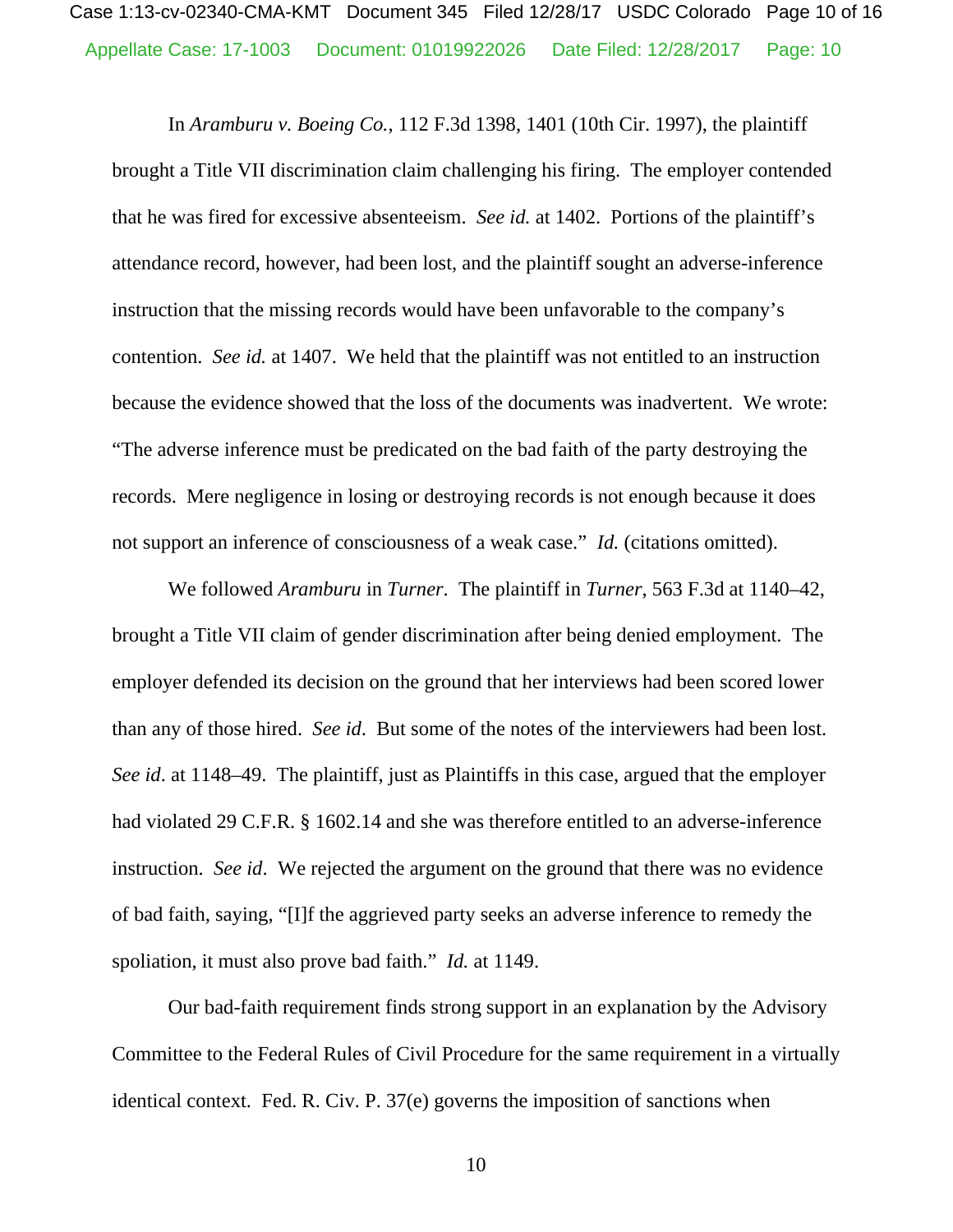"electronically stored information that should have been preserved in the anticipation or conduct of litigation is lost because a party failed to take reasonable steps to preserve it, and it cannot be restored or replaced through additional discovery." Among the sanctions authorized by the rule are that the court may "(A) presume that the lost information was unfavorable to the party; [or] (B) instruct the jury that it may or must presume the information was unfavorable to the party." Fed. R. Civ. P. 37(e)(2). But those sanctions can be imposed "only upon finding that the party acted with the intent to deprive another party of the information's use in the litigation." *Id.* The advisory committee note to this provision provides a commonsense explanation for the bad-faith requirement:

Adverse-inference instructions were developed on the premise that a party's intentional loss or destruction of evidence to prevent its use in litigation gives rise to a reasonable inference that the evidence was unfavorable to the party responsible for loss or destruction of the evidence. Negligent or even grossly negligent behavior does not logically support that inference. Information lost through negligence may have been favorable to either party, including the party that lost it, and inferring that it was unfavorable to that party may tip the balance at trial in ways the lost information never would have.

Fed. R. Civ. P. 37 (Advisory Committee Note to Subdivision (e)(2) (2015 Amendment)). We see no reason why common sense should not also guide the imposition of an adverseinference instruction for violation of § 1602.14. For the court to give an adverseinference instruction when the violation of the regulation was not in bad faith "may tip the balance at trial in ways the lost information never would have." *Id.* 

 In this case, Plaintiffs conceded during closing argument at trial that the loss or destruction of the documents from the Knoke meeting was not in bad faith. *See* Aplee.

App. at 1033 ("[W]e are not arguing that Ms. Cadorniga or Mr. Austin intentionally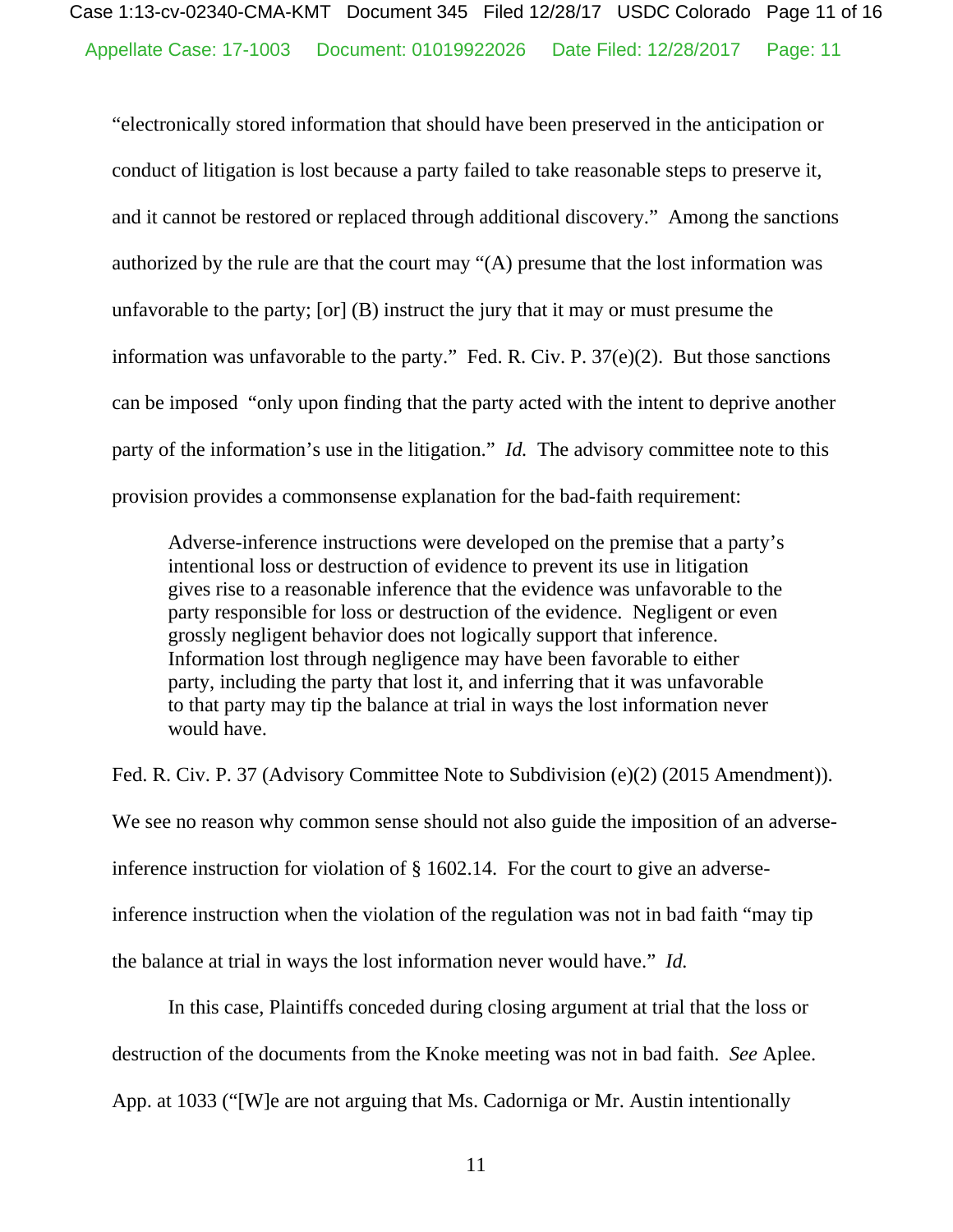destroyed these lists. They are lists from the supposed alleged meeting with Mr. Knoke. We are not alleging that they intentionally destroyed those to hurt the litigation. That is not what we are arguing."). Therefore, the court's failure to give an adverse-inference instruction was not an abuse of discretion.

 Plaintiffs contend, however, that we are bound by our precedent in *Hicks v. Gates Rubber Co.*, 833 F.2d 1406, 1408 (10th Cir. 1987), which, of course, cannot be overruled by later panel decisions of this court, *see Green Sol. Retail, Inc v. United States*, 855 F.3d 1111, 1115 (10th Cir. 2017). Although *Hicks* did not concern a jury instruction, it strongly suggests that in any trial a violation of § 1602.14, even if not in bad faith, creates a presumption about which the factfinder should be informed. Nevertheless, as we proceed to explain, *Hicks* is distinguishable on the facts of this case, so we comply with the post-*Hicks* precedents of this court discussed above.

 Ms. Hicks was a black female security guard who brought a suit under Title VII alleging that she was subjected to racial and sexual harassment and retaliatory discharge. *See Hicks*, 833 F.2d at 1408. In a bench trial the district court had granted judgment for the employer. We reversed in part and remanded for further proceedings. In the ruling relevant here, we held that the selective destruction of some of Ms. Hicks's personnel records violated 29 C.F.R. § 1602.14. *See id.* at 1418–19. And even though the evidence did not support a finding of bad faith in the destruction, *see id.* at 1419 n.5, we stated that because the employer "violated § 1602.14 by destroying the personnel records, Hicks is entitled to the benefit of a presumption that the destroyed documents would have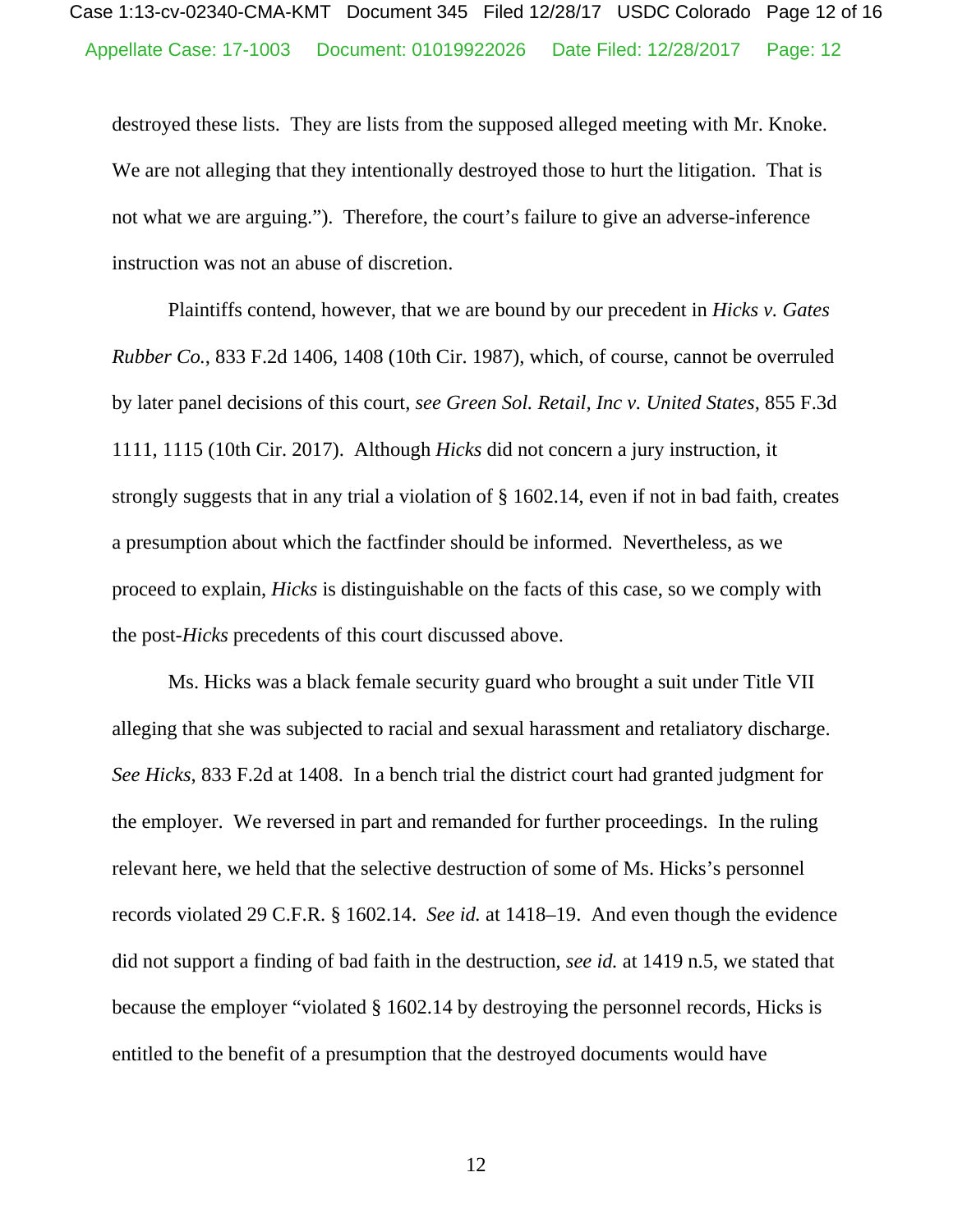bolstered her case." *Id.* at 1419. The employer argued that the record rebutted the presumption, but we left that to be determined by the district court on remand. *See id.* 

*Hicks* does not govern here for at least two reasons. First, Plaintiffs' proffered instruction did not permit the jury to decide that the evidence rebutted the presumption. Second, any presumption in this case was rebutted by the evidence at trial. Our opinion in *Hicks* does not address what quantum of evidence is necessary to rebut the presumption. We therefore turn to Fed. R. Evid. 301, which governs in the absence of a contrary command in a federal statute or the federal rules. It states:

In a civil case, unless a federal statute or these rules provide otherwise, the party against whom a presumption is directed has the burden of producing evidence to rebut the presumption. But this rule does not shift the burden of persuasion, which remains on the party who had it originally.

*See Presbyterian/St. Luke's Med. Ctr. v. N.L.R.B.*, 653 F.2d 450, 456 (10th Cir. 1981) (holding that the National Labor Relations Board had acted contrary to Rule 301 by using a Board-created presumption to shift the burden of persuasion, rather than the burden of production). Under Rule 301, once the opposing party produces sufficient evidence to support a finding contrary to the presumed fact, the presumption disappears—that is, no jury instruction should mention it. *See Middleton v. Stephenson*, 749 F.3d 1197, 1200 (10th Cir. 2014) ("But that presumption is a rebuttable one, and the party seeking to rebut . . . the presumption need only *produce* sufficient evidence suggesting [the opposite of the presumed fact]; the party need not *prove* it. . . . And if a party successfully rebuts the presumption, it disappears from the case, leaving us at square one . . . .");

*Presbyterian/St. Luke's*, 653 F.2d at 455 ("In those presumptions [controlled by Fed.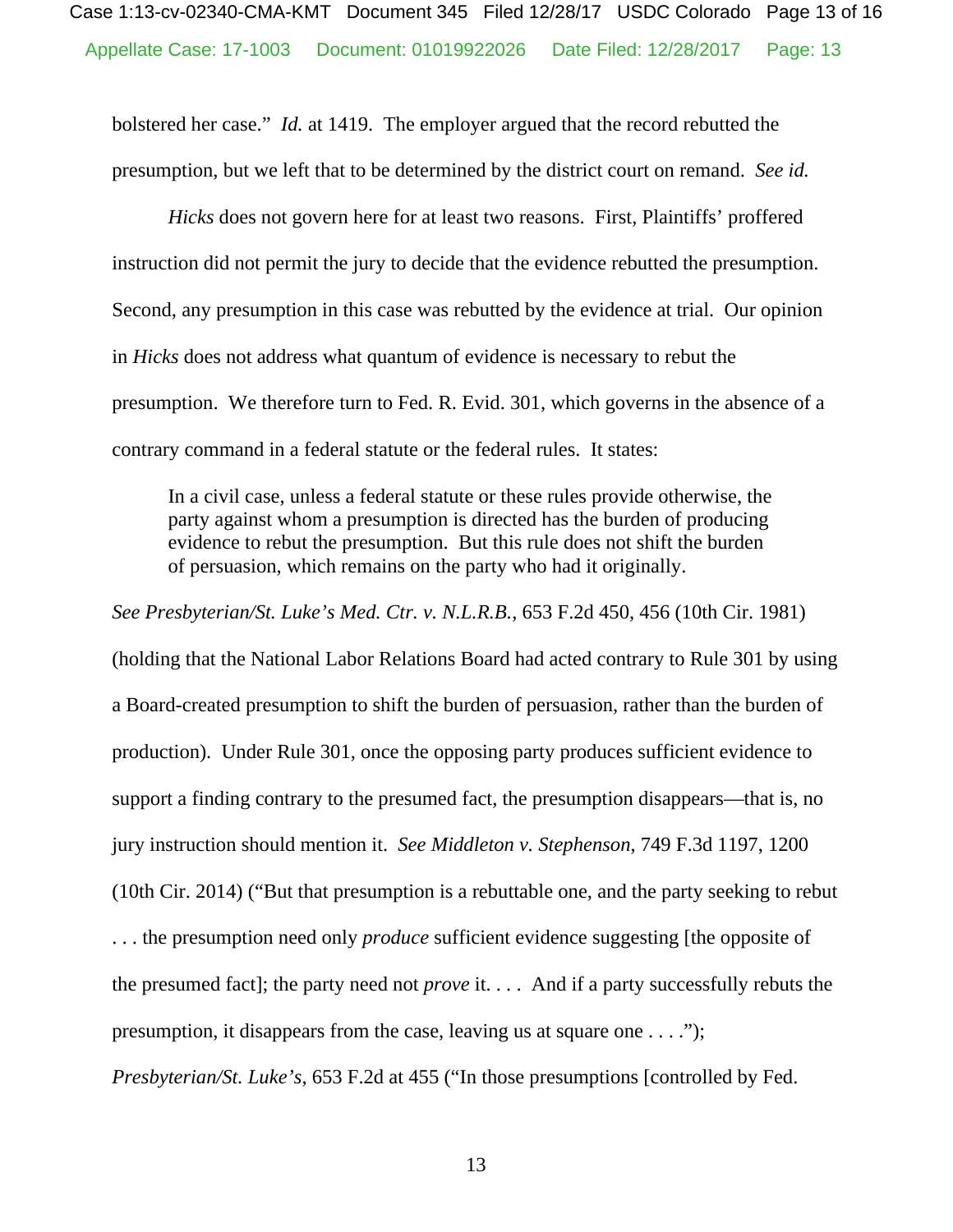R. Evid. 301], the presumption *disappears* upon introduction of evidence sufficient to sustain a finding of the nonexistence of the presumed fact."(internal quotation marks omitted) $).$ <sup>5</sup>

Thus, the *Hicks* presumption required no more from JetStream than to produce evidence that the information destroyed was not favorable for Plaintiffs. And JetStream did so—Gail Cadorniga testified that she did not add anyone to the Knoke list, nor did she remove from the list any person he recommended. *See* Aplee. App. at 733. She further testified that the women in this case were not on the list because Knoke did not recommend them. *See id.* at 737–38. Given this evidence, proper application of Rule 301 required the district court to reject an instruction stating the *Hicks* presumption.

The district court did not abuse its discretion in rejecting Plaintiffs' requests for spoliation sanctions or denying the motion for new trial based on the failure to impose such sanctions.

#### **III. CONCLUSION**

 $\overline{a}$ 

We **AFFIRM** the judgment of the district court.

 $<sup>5</sup>$  It may be helpful to point out that the advisory committee notes to Rule 301 can be</sup> misleading if not read carefully. The rule adopted by Congress is not the one submitted in the 1972 proposed rules, or even the rule proposed by the House of Representatives. Rather, it was the rule first set forth in a Senate amendment, which is discussed in the final paragraphs of the notes on the 1974 enactment.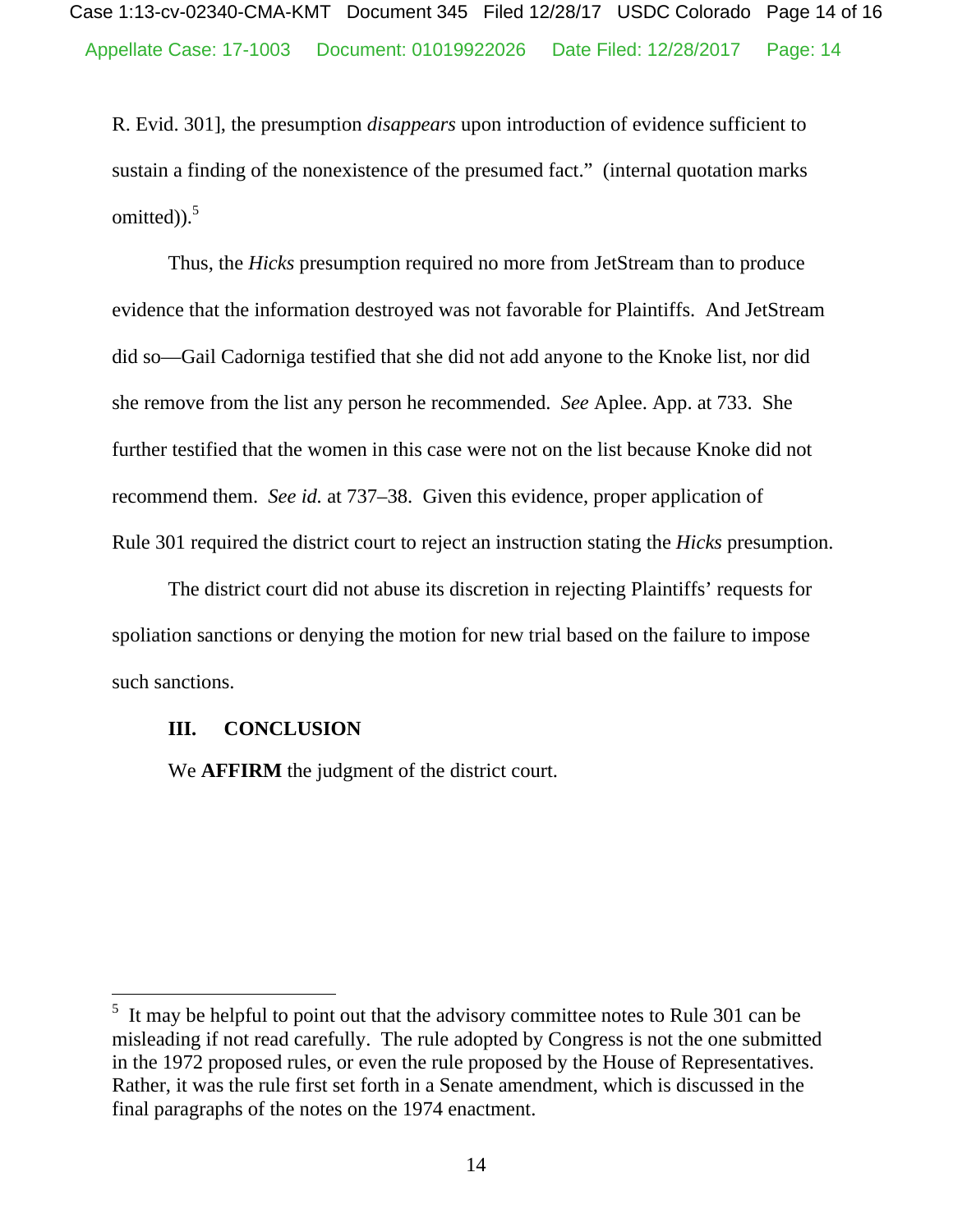Case 1:13-cv-02340-CMA-KMT Document 345 Filed 12/28/17 USDC Colorado Page 15 of 16

Appellate Case: 17-1003 Document: 01019922030 Date Filed: 12/28/2017 Page: 1

## **UNITED STATES COURT OF APPEALS FOR THE TENTH CIRCUIT OFFICE OF THE CLERK**

Byron White United States Courthouse 1823 Stout Street Denver, Colorado 80257 (303) 844-3157

Elisabeth A. Shumaker Clerk of Court

December 28, 2017

Chris Wolpert Chief Deputy Clerk

Ms. Gail S. Coleman Equal Employment Opportunity Commission Office of General Counsel / Appellate Services 131 M Street, NE 5SW24L Washington, DC 20507

Ms. Diane S. King Mr. Hunter Anthony Swain King & Greisen LLP 1670 York Street Denver, CO 80206-0000

**RE: 17-1003, EEOC, et al. v. JetStream Ground Services** Dist/Ag docket: 1:13-CV-02340-CMA-KMT

Dear Counsel:

Enclosed is a copy of the opinion of the court issued today in this matter. The court has entered judgment on the docket pursuant to Fed. R. App. P. Rule 36.

Pursuant to Fed. R. App. P. Rule 40, any petition for rehearing must be filed within 14 days after entry of judgment. Please note, however, that if the appeal is a civil case in which the United States or its officer or agency is a party, any petition for rehearing must be filed within 45 days after entry of judgment. Parties should consult both the Federal Rules and local rules of this court with regard to applicable standards and requirements. In particular, petitions for rehearing may not exceed 15 pages in length, and no answer is permitted unless the court enters an order requiring a response. If requesting rehearing en banc, the requesting party must file 6 paper copies with the clerk, in addition to satisfying all Electronic Case Filing requirements. *See* Fed. R. App. P. Rules 35 and 40, and 10th Cir. R. 35 and 40 for further information governing petitions for rehearing.